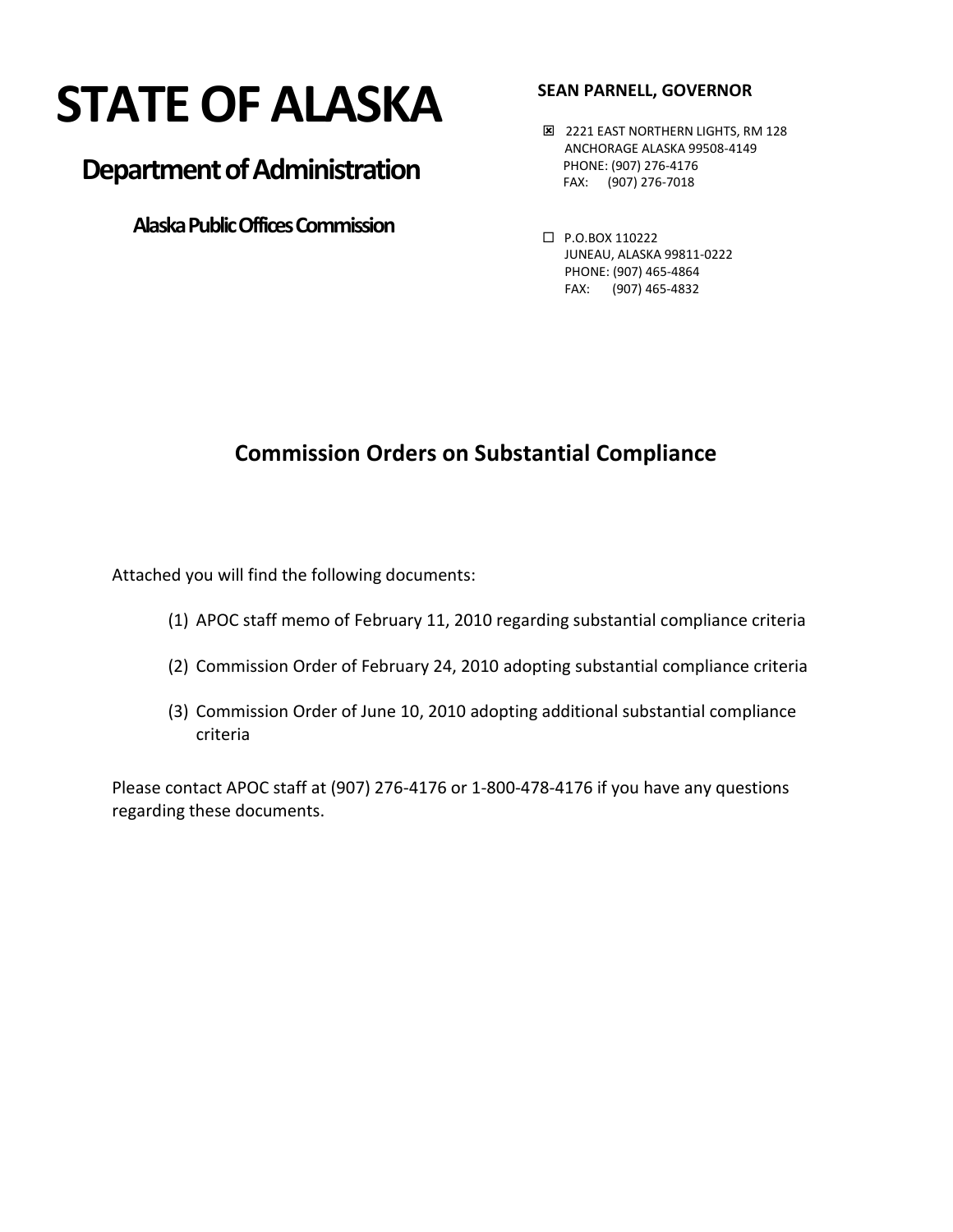## MEMORANDUM State of Alaska

#### **ALASKA PUBLIC OFFICES COMMISSION**

**DEPARTMENT OF ADMINISTRATION**

| TO:          | Holly R. Hill,<br><b>Executive Director,</b><br><b>APOC</b> | DATE: February 11, 2010                         |
|--------------|-------------------------------------------------------------|-------------------------------------------------|
| <b>FROM:</b> | <b>Jason Brandeis</b><br><b>Associate Attorney II</b>       | <b>SUBJECT:</b> Substantial Compliance Criteria |

#### **ISSUE**

The statutes and regulations of the Alaska Public Offices Commission require timely reporting and provide for penalties for failure to file or for filing reports and statements which do not substantially comply with the law. The Commission has never defined substantial compliance but acknowledges that in some cases strict compliance is not equitable. This principle is recognized in the Commission's adoption of the Civil Penalty Assessment Appeal Mitigation Criteria in which penalties may be reduced or waived based on defined criteria. Building on this foundation, Staff seeks to introduce a means by which Staff can comply with APOC regulations which require Staff to evaluate discrepancies or deficiencies in reports and filings and seek correction, while simultaneously considering the report or filing to be in substantial compliance. Accordingly, Staff requests that the Commission provide a defined set of criteria that will establish the baseline Staff should apply in order to consider a filing, report, or other document in substantial compliance with APOC statutes and regulations.

#### **DISCUSSION**

The Alaska Supreme Court has defined substantial compliance as "conduct which falls short of strict compliance with the statutory registration requirements, but which affords the public the same protection that strict compliance would offer." *Jones v. Short,* 696 P.2d 665, 667 n. 10 (Alaska 1985) (holding that if a contractor whose registration has expired still protects the public, the contractor has substantially complied with the registration statutes); *see also Nenana City Sch. Dist. v. Coghill,* 898 P.2d 929, 933 (Alaska 1995) (holding that a teacher whose teaching certificate had lapsed was in substantial compliance with the regulations because the public was otherwise similarly protected).

In the APOC context, the Court has held that substantial compliance is the appropriate standard for determining violations of statutory disclosure requirements under AS 39.50.030. *Grimm v. Wagoner*, 77 P.3d 423, 433-434 (Alaska 2003). This decision was based largely on the Court's finding that "substantial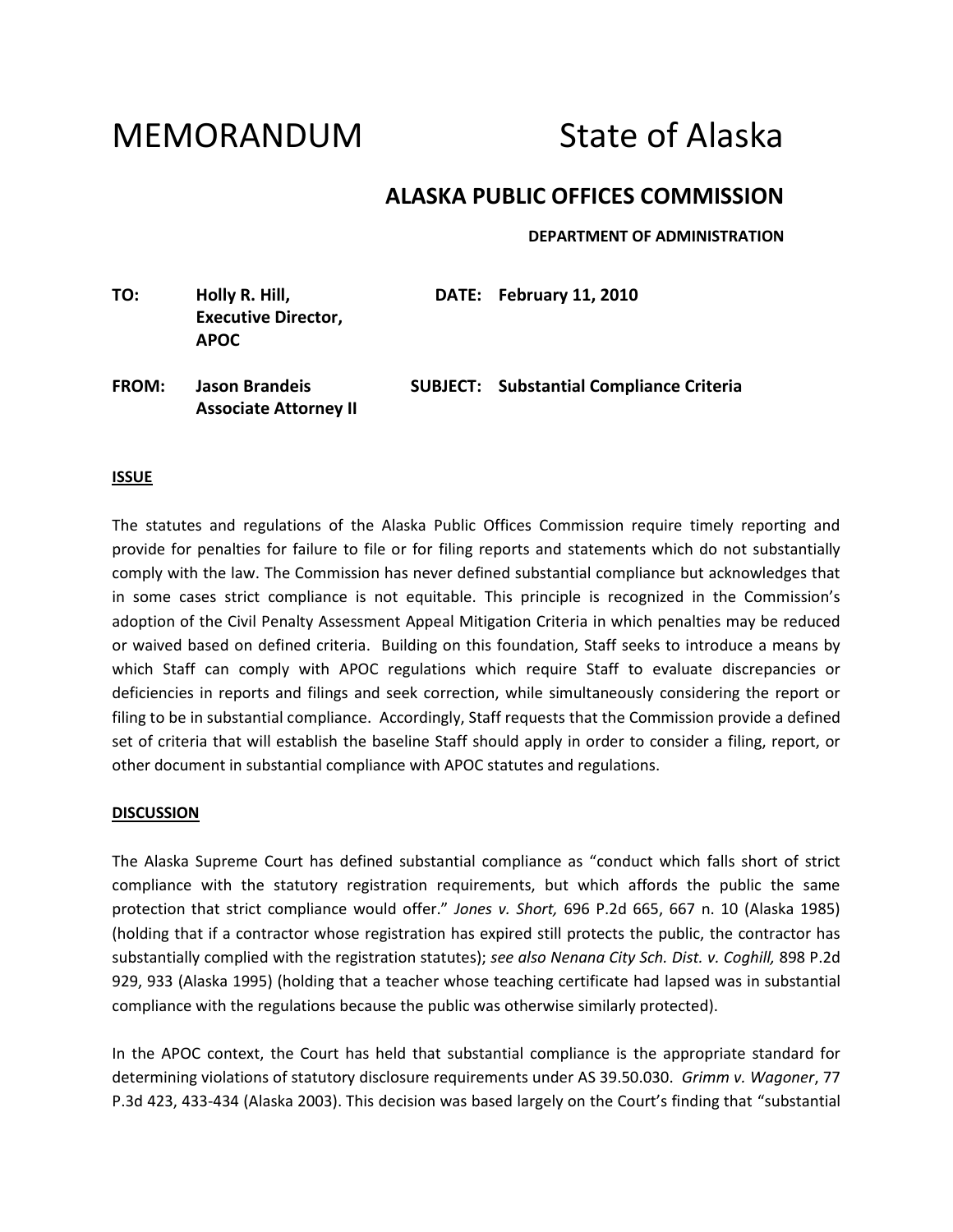compliance is the standard APOC has adopted in deciding whether to undertake an investigation or impose a civil penalty." *Id.* at 433. Indeed, APOC regulations require Staff to determine if a filer is in substantial compliance with APOC statutes and regulations before initiating an investigation or referring the matter to the Commission for review and possible imposition of a civil penalty. This standard is echoed throughout the regulations and applies to public official financial disclosure filings, campaign and candidate reports, lobbyist reports, and legislative financial disclosure forms. For example:

#### **Public Official Financial Disclosure**

- 2 AAC 50.110(c)(1), Civil Penalties for Late or Incomplete Statements from Filers Other than Municipal Candidates: If filer failed to substantially comply by failing to disclose a major source of income, staff may recommend the Commission impose a fine.
- 2 AAC 50.127(d), Procedures for Incomplete Statements from Candidates for State Elective Office: If filer failed to comply substantially, staff shall undertake preliminary investigation and report findings to the Commission. The Commission shall determine the appropriate penalty.
- 2 AAC 135(j)(1),Civil Penalty Assessment for Late Filing by Municipal Officers: If filer failed to substantially comply by failing to disclose a major source of income, staff may recommend the Commission impose a fine.
- 2 AAC 140(d), Procedures for Incomplete Statements for Candidates for Municipal Office: If filer failed to comply substantially, staff shall undertake preliminary investigation and report findings to the Commission. The Commission shall determine the appropriate penalty.
- 2 AAC 50.143, Corrected Incomplete Statements: If staff discovers an obvious deficiency on the face of a filing, staff shall notify the filer. The filer then has 15 days to correct the deficiency. If corrected within 15 days, staff shall consider this a mitigation and may not assess a penalty.

#### **Campaigns/Candidates**

2 AAC 50.399(i): If staff finds substantial noncompliance with AS 15.13 or this chapter, staff shall bring the matter to commission for review.

#### **Lobbyists**

2 AAC 50.507(h), Civil Penalty Assessments: Upon review of report, if staff finds substantial noncompliance, staff shall bring the matter to the Commission and the Commission shall consider a fine.

#### **Legislative Financial Disclosure**

2 AAC 50.800, Corrected Incomplete Disclosure Statements: If staff discovers an obvious deficiency on the face of a filing, staff shall notify the filer. The filer then has 15 days to correct the deficiency. If corrected within 15 days, staff shall consider this a mitigation and may not assess a penalty.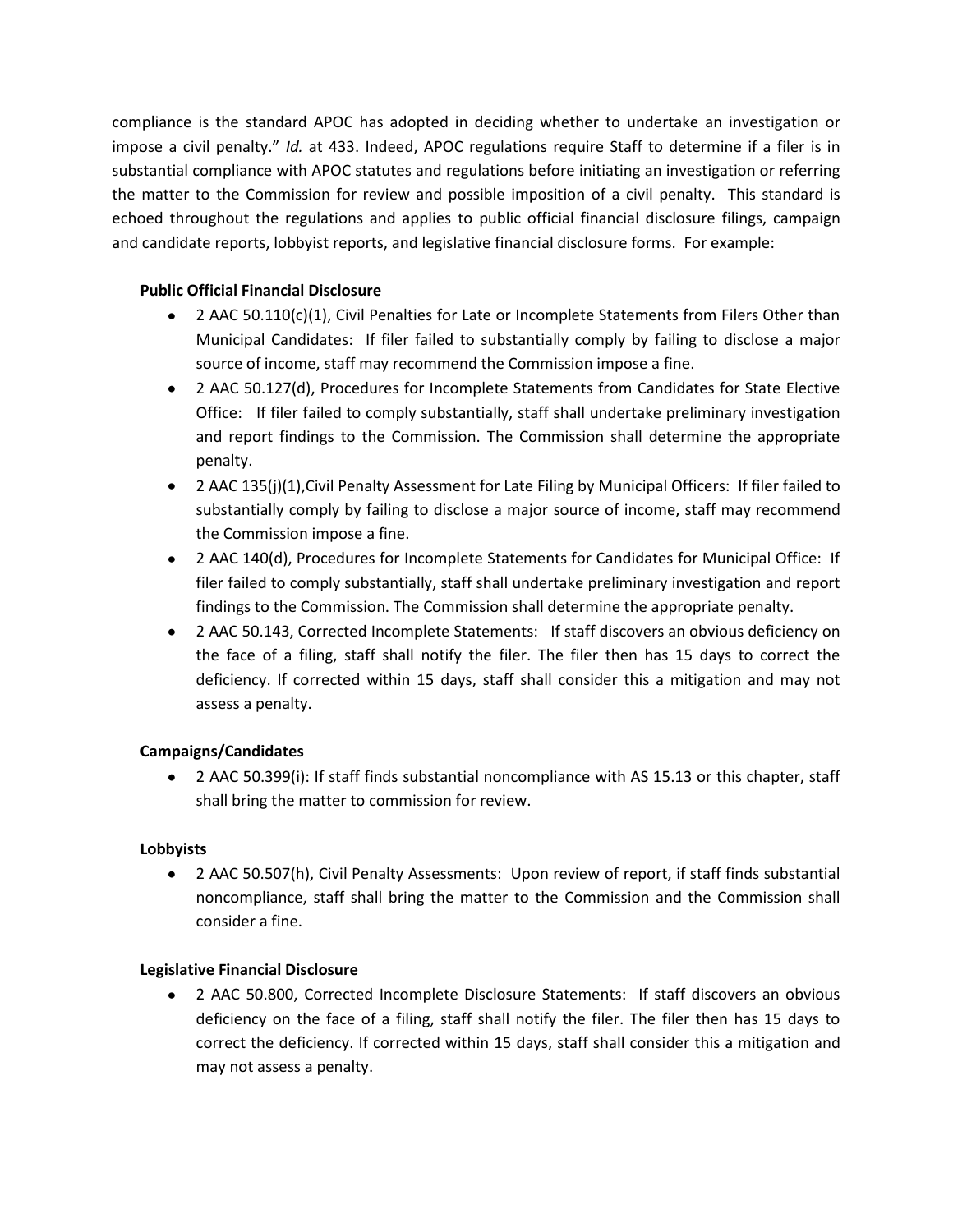2 AAC 805(e), Procedures for Incomplete or Late disclosure Statements from Incumbent Candidates: If filer failed to comply substantially, staff shall undertake preliminary investigation and report findings to the Commission. The Commission shall determine the appropriate penalty.

Under these regulations, APOC will not begin an investigation, initiate a complaint, or assess a fine or penalty if a filer has substantially complied with the filing requirements—that is, if a filing contains deficiencies deemed *insubstantial.* And by default the regulations presume that if a deficiency is insubstantial, then it is not to be referred to the Commission but is considered in compliance. The regulations direct Staff to make that determination, and if Staff finds that the deficiency was substantial (i.e., not in substantial compliance), Staff must investigate and refer the matter to the Commission for consideration of a civil penalty. But the regulations do not define the term "substantial compliance" and absent a consistent definition or a clear set of criteria, the possibility of confusion and error for Staff and filers increases.

Though the term is undefined, the regulations do provide some insight into what is considered substantial compliance. In the context of public official financial disclosures, an "accurate representation" of a filer's financial affairs, and if a candidate fails to report a "*major source* of income, interest in real property, business interest, loan, trust, or other substantial financial interest," the filer is not in substantial compliance. AS 39.50.030(a); 2 AAC 50.110(c)(1), 2 AAC 135(j)(1) (emphasis added); *see also Grimm v. Wagoner,* 77 P.3d at 431. The public official and legislative disclosure regulations also instruct Staff to look for "obvious deficiencies" and to allow filers an opportunity to correct such mistakes. 2 AAC 50.143, 2 AAC 50.800.

It is also clear that the concept of substantial compliance is not intended to excuse failure to timely comply with APOC reporting requirements—the Court has shown little tolerance for failure to strictly comply with filing dates. *See State v. Jeffrey,* 170 P.3d 226, 233-234 (Alaska 2007). But there is a distinction between "substantive compliance" with a regulation and "deadline compliance," *Grimm*, 77 P.3d at 431, and that distinction is what substantial compliance concerns. Substantial compliance measures "the extent to which a disclosure complies with substantive requirements." *Id.*

#### **RECOMMENDATION**

Staff recommends that a set of criteria be developed to allow Staff to determine what filing deficiencies are considered insubstantial. Just as mitigation criteria are reviewed when Staff prepare civil penalty appeals, this new set of substantial compliance criteria will be applied when Staff review filings, reports and other documents as part of their auditing procedures or other business processes. Staff proposes to use these new criteria in carrying out its responsibility to determine whether to refer a matter to the Commission for a penalty assessment or to contact the filer and request correction of a deficiency and allow a certain amount of time to comply.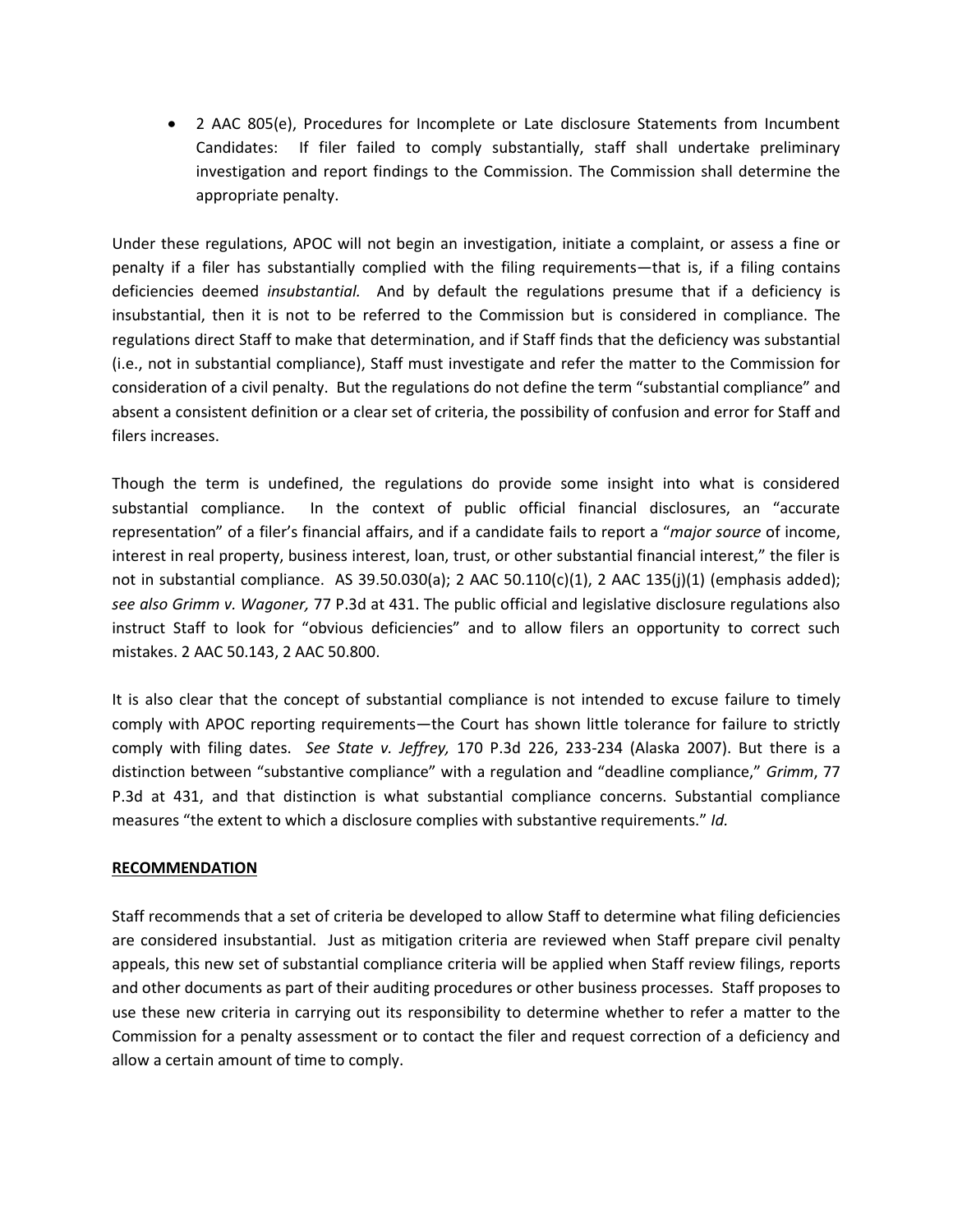Staff proposes using the same definitions as set out in the mitigation criteria. That is, Staff proposes, as a baseline, to consider that a deficiency is "insubstantial" if it involves no significant harm to the public as defined by Mitigation Criteria dated November 2009 as set out below:

**No Significant Harm to the Public:** The error creates no significant harm to the public when there are no aggravating factors and:

- 1. the dollar amount missing from a form or disclosure is *de minimus*;
- 2. the dollar amount of the information missing from a form or disclosure is marginal and the filer self-reported the error; or
- 3. the missing or incomplete information is readily available to the public through another forum.

With approval of these criteria, Staff anticipate resolving insubstantial deficiencies without coming before the Commission as contemplated by APOC regulations. Some examples follow:

#### *Hypothetical A*

Candidate Smith calls APOC 6 months after she was reelected to office and says that she forgot to give some contribution information to her accountant that should have been on the 30 day report. The contributions total \$900.00. Candidate Smith ran unopposed in the election. Staff advises Smith to file an amended report within 15 days and places a memo to this effect in Smith's file. (No harm to the public.)

#### *Hypothetical B*

Candidate Jones calls APOC and says that he received a bill from a cell phone provider for cell phone usage during the final days of his campaign. It is now three months after the year-end report deadline in which the expense should have been reported. The bill is \$60. Staff advises Jones to file an amended report within 15 days and places a memo to this effect in Jones' file. (*De minimus*)

#### **CONCLUSION**

If a filing deficiency falls within the definition of insubstantial as set out above, Staff can then give the filer some time to correct the error and, if corrected in a timely fashion, place the corrected information in the file with no further action. Essentially, the filer is in substantial compliance with the law and the Commission will have given Staff some well-defined criteria in which to evaluate these minor discrepancies. Should the filer not comply with Staff's request, the incident can be referred to the commission for further action.

The criteria proposed above may not be a complete set of criteria and Staff welcomes any additions or changes. Staff believes that such a set of criteria will facilitate more compliance amongst filers.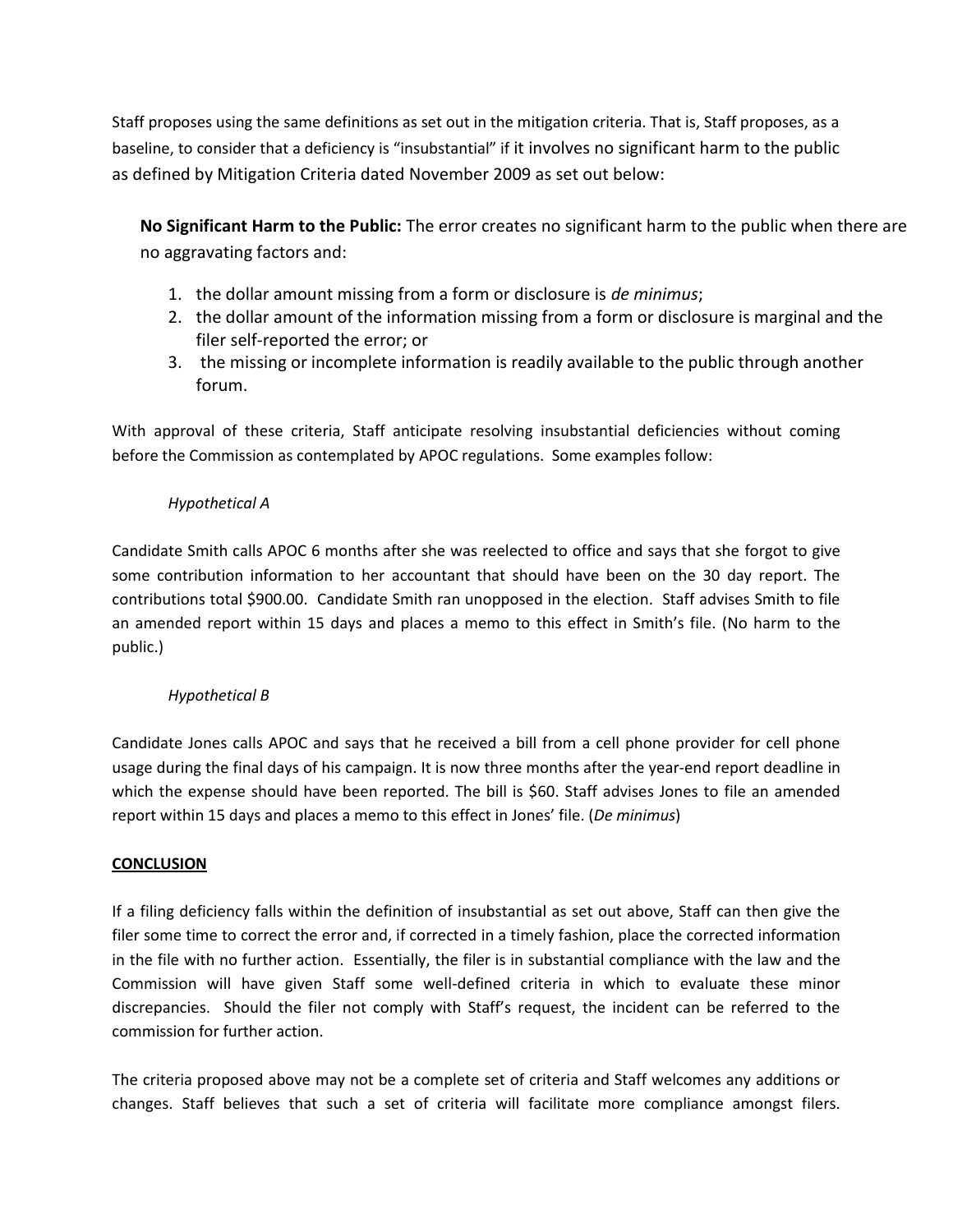Currently, when filers have minor deficiencies in their reports and filings, they feel wronged and seek redress through the civil penalty appeal process. Through the appeal process, the Commission applies mitigation criteria, which arrives at a similar result but at a great cost in Staff and Commission time.

**THE LAST TWO PAGES OF THIS DOCUMENT (THE SIGNED ORDERS) ARE NOT ADA ACCESSIBLE. If you have any questions or need assistance please contact our offices at 907-276-4176.**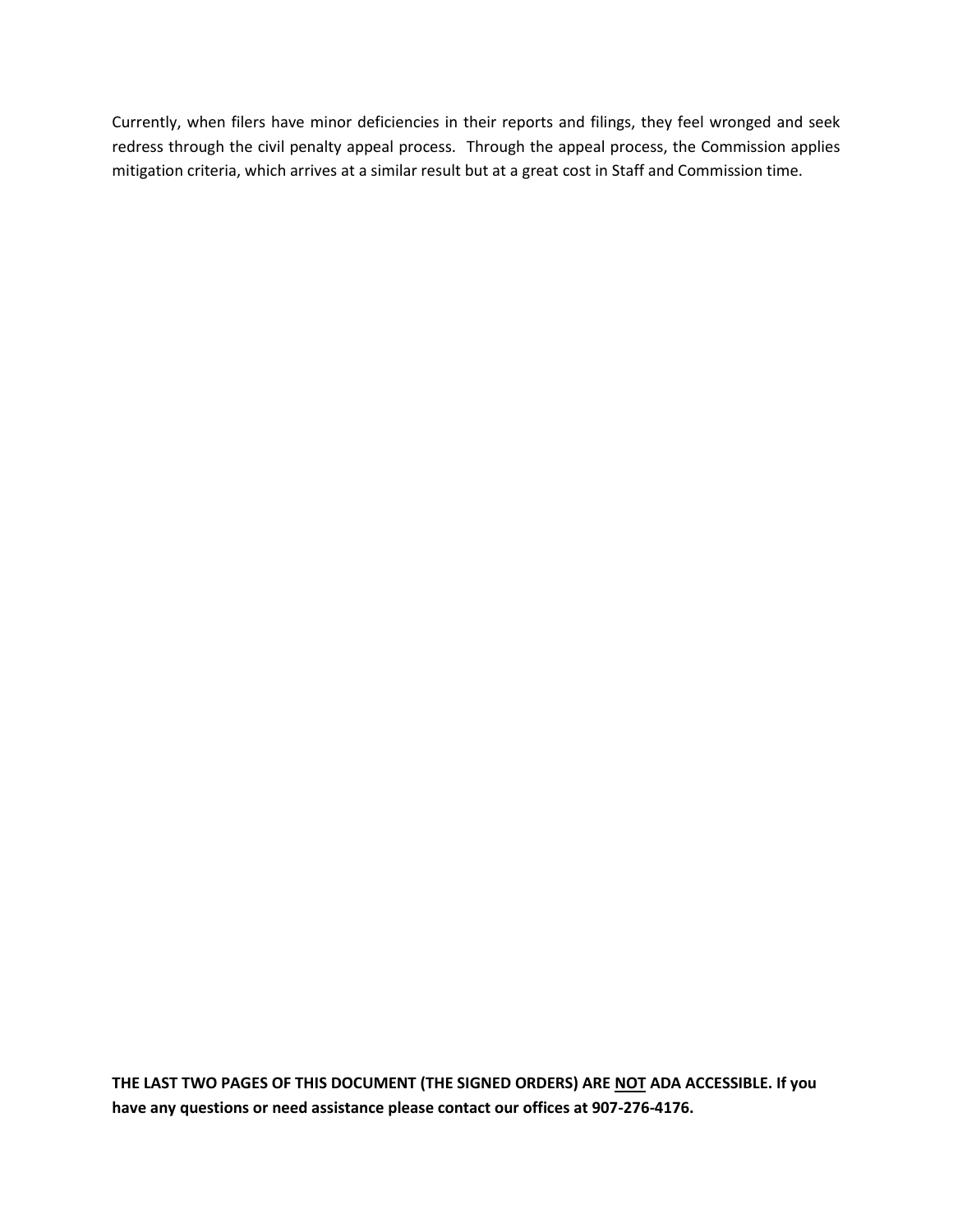#### BY ORDER OF THE ALASKA PUBLIC OFFICES COMMISSION

IN THE MATTER OF THE SUBSTANTIAL COMPLIANCE CRITERIA FOR REVIEW OF FILINGS WITH THE ALASKA PUBLIC OFFICES COMMISSION

#### **ORDER**

The Commission, having reviewed the Alaska Public Offices Commission Staff memorandum dated February 11, 2010 concerning substantial compliance with APOC statutes and regulations at the February 2010 Commission Meeting, hereby adopts the following Substantial Compliance Criteria:

A filing under AS 39.50, AS 24.60.200-260, AS 24.45, or AS 15.13 is considered "substantially compliant" if it involves no significant harm to the public as defined by the Mitigation Criteria dated November 2009 as set out below:

No Significant Harm to the Public: The error creates no significant harm to the public when there are no aggravating factors and:

- 1. the dollar amount missing from a form or disclosure is de minimus;
- 2. the dollar amount of the information missing from a form or disclosure is marginal and the filer self-reported the error; or
- 3. the missing or incomplete information is readily available to the public through another forum.

Signed by Order of the Commission this  $24$  day of February  $\frac{1}{2010}$ 

Elizabeth J. Hickerson, Chair Alaska Public Offices Commission